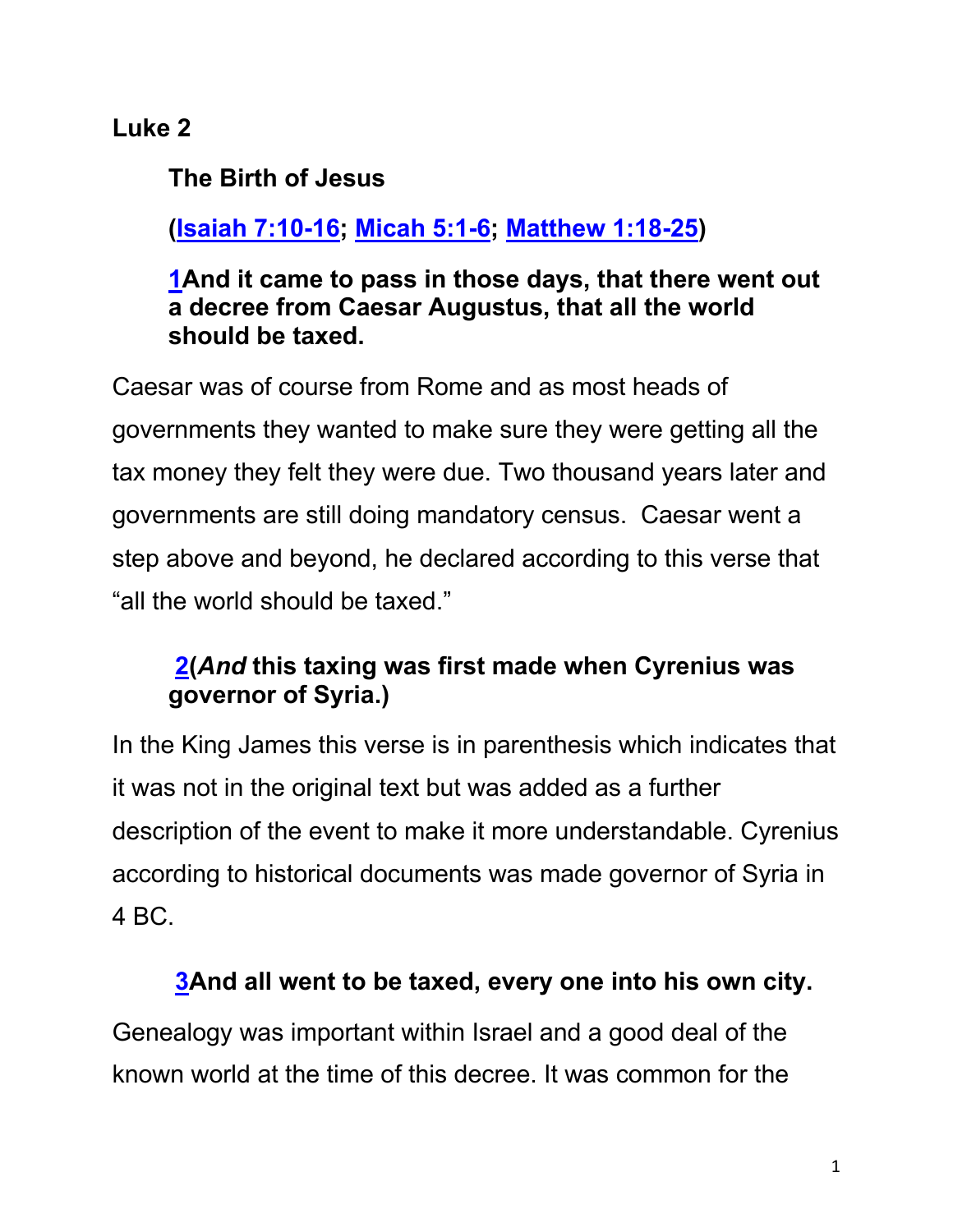birth records and genealogy for Israeli's were to be kept in the town you were born in. Cesar knowing this decreed that each person had to go to the town of their birth, so Joseph being of the tribe of Judah went to Jerusalem to be counted.

### **4And Joseph also went up from Galilee, out of the city of Nazareth, into Judaea, unto the city of David, which is called Bethlehem; (because he was of the house and lineage of David:) 5To be taxed with Mary his espoused wife, being great with child.**

The distance from Nazareth to Bethlehem is about 70 miles. Many commentators place this journey likely to have occurred in September, not December when we celebrate Christ birth. December would have been to arduous a trip for Mary seeing that she had entered the 9th month of her pregnancy. December is perhaps the date of conception of the Messiah not His birth. Many commentators put Jesus birth sometime in September.

The early church celebrated what was called Michaelmas-Michael sent on September 29 the same day that the Feast of Tabernacles was to be celebrated which fell on the end of September.

We celebrate Christ's birth on what we call Christmas- Christ sent on December 25. Many scholars believe that this date was more likely when Mary became pregnant with Christ Jesus. As Morris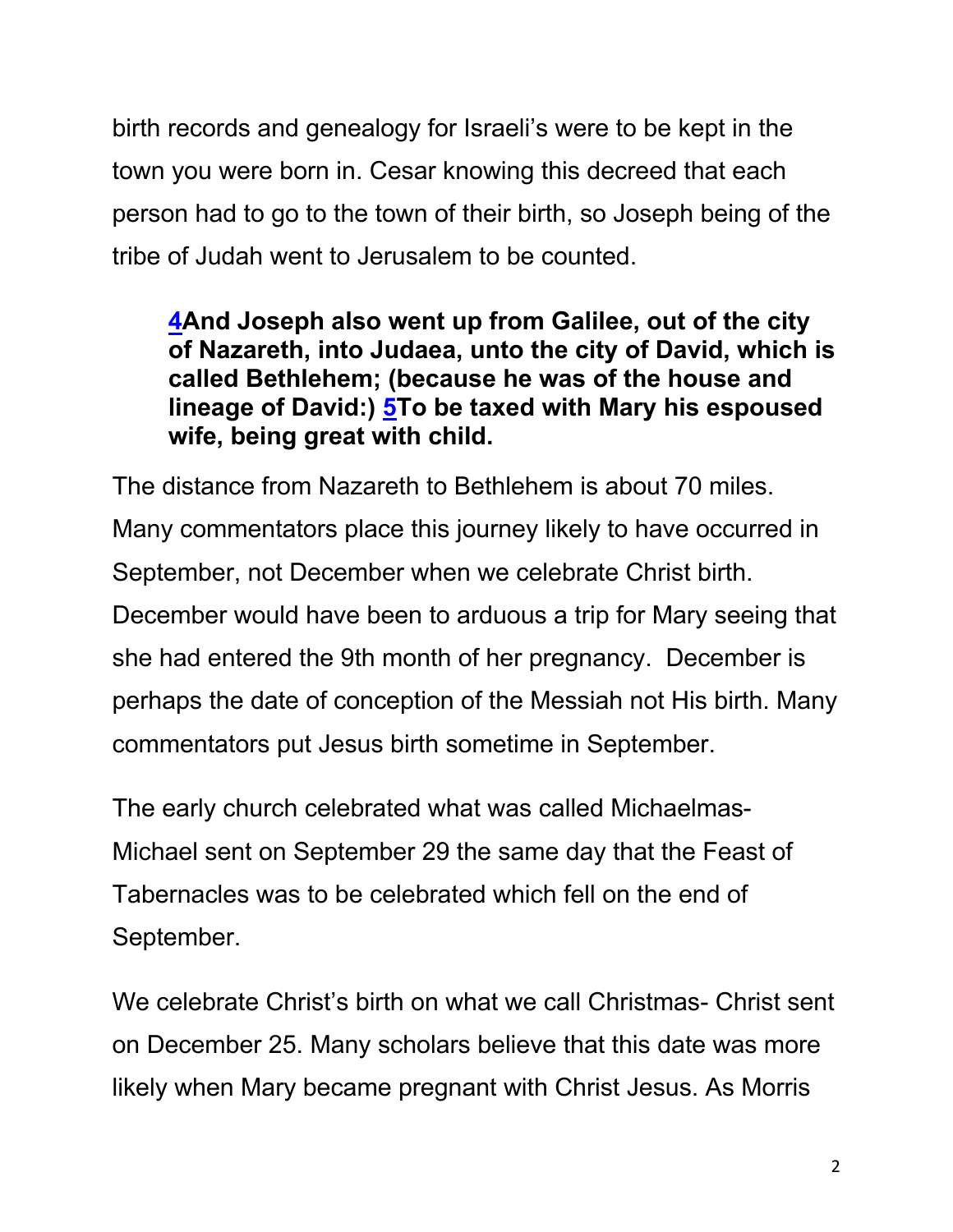puts it; It is the time when the sun; the physical light of the world is at its greatest distance from earth a fitting time to send the True Spiritual light to world.

We all know the story of the visit from the angel to both Mary and Joseph. She was pregnant and after a conversation with Michael the Arc Angel, Joseph was convinced that all was as the angel described to him. He was espoused to Mary and that was a binding contract. Both of them were willing to endure the scorn cast upon them accusing them of pre-marital sex in order to carry out the command of God.

#### **6And so it was, that, while they were there, the days were accomplished that she should be delivered.**

*Isaiah 7: 10Moreover the LORD spake again unto Ahaz, saying, 11Ask thee a sign of the LORD thy God; ask it either in the depth, or in the height above. 12But Ahaz said, I will not ask, neither will I tempt the LORD. 13And he said, Hear ye now, O house of David; Is it a small thing for you to weary men, but will ye weary my God also? 14Therefore the Lord himself shall give you a sign; Behold, a virgin shall conceive, and bear a son, and shall call his name Immanuel. 15Butter and honey shall he eat, that he may know to refuse the evil, and choose the good. 16For before the child shall know to refuse the evil, and choose the good, the land that thou abhorrest shall be forsaken of both her kings.*

If you will remember from our studies that Israel had split into two nations, the 10 northern tribes calling themselves Israel and the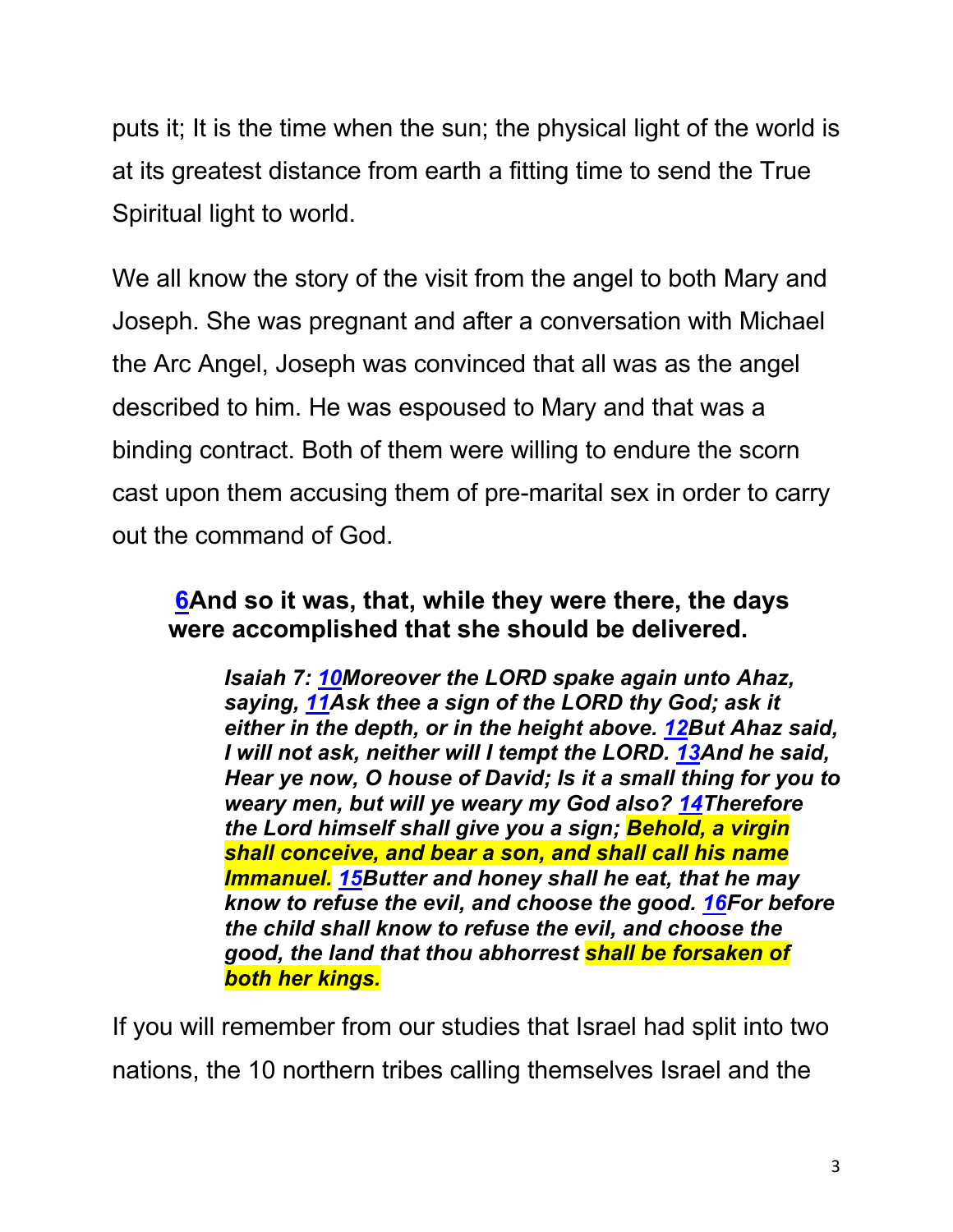two southern tribes calling themselves Judah. God told them of the coming Messiah but declared that both nations would fall and not have a King, a native-born king, from Israel in either Judah or Israel before that Messianic birth. That is exactly what happened, both Judah and Israel were conquered repeatedly, and their native-born kings removed before Jesus was born.

Also recall from

#### *Luke 1:5 There was in the days of Herod, the king of Judaea, a certain priest named Zacharias, of the course of Abia: and his wife was of the daughters of Aaron, and her name was Elisabeth.*

Herod was the first non-Israeli King to rule in Judah. Thus, fulfilling the prophesy of Isaiah 7.

# **7And she brought forth her firstborn son, and wrapped him in swaddling clothes, and laid him in a manger; because there was no room for them in the inn.**

As a point of note, this verse indicates that this was her "firstborn son" making the point that there were to be others to follow. There are some that try to make the case that Mary had only Jesus, this verse and others show us that is likely not true.

This first born was like no other. This was the incarnate God laying aside His power and might and taking on flesh to become a man. Born in a manger, not a fitting place for the Creator God to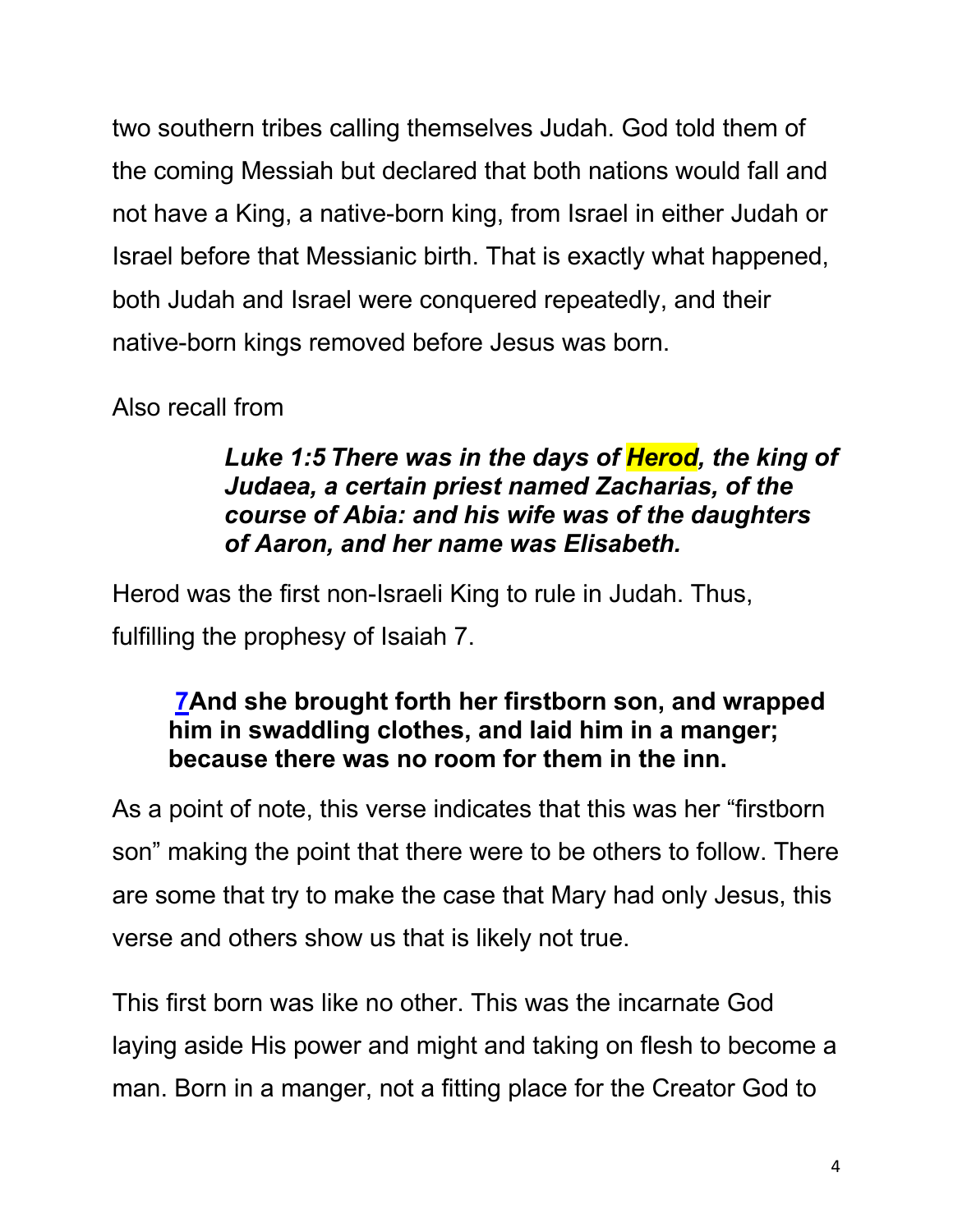first see the world He had created through the eyes of a man. Then again maybe this was the perfect place; His creation was around him, the animals He created were there to see their creator as were the humans especially His Mother Mary, whom brought Him into this world. The miracles of God are so far beyond our comprehension it is truly amazing.

# **The Shepherds and Angels**

**8And there were in the same country shepherds abiding in the field, keeping watch over their flock by night. 9And, lo, the angel of the Lord came upon them, and the glory of the Lord shone round about them: and they were sore afraid.** 

Again, it is doubtful that shepherds would be in the fields tending their sheep in December, the herds would like to be kept in shelters and fed there as the fields would be in winter mode with little usable grass for feed.

This September date would likely coincide with the Feast of Tabernacles where most Israeli's would go to Jerusalem to celebrate the feast.

The angel's appearance was undoubtedly a startling event. These were the common people of the day, shepherds, laborers, the true-blue color workers of the day. They encountered a miracle and are struck with fear.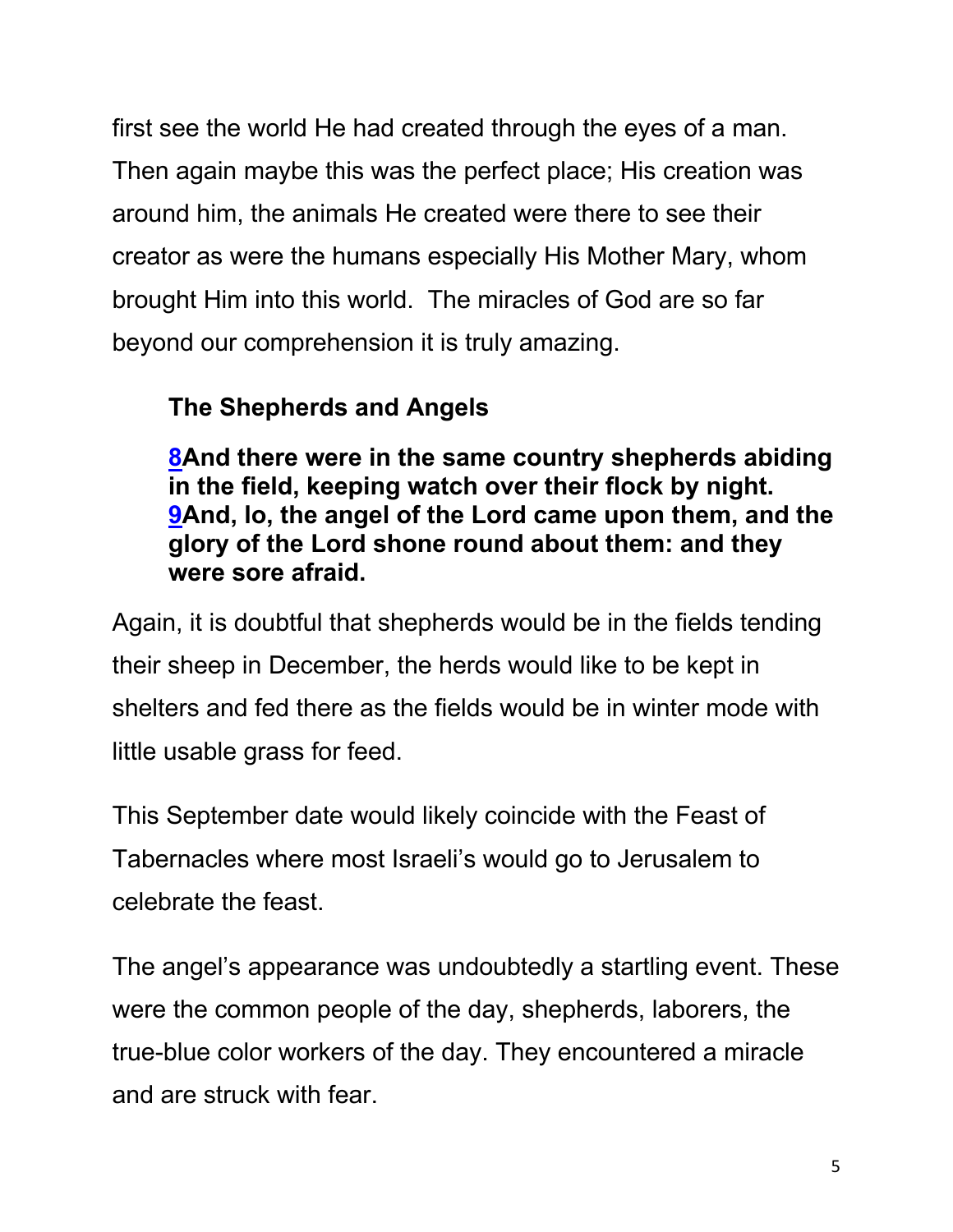**10And the angel said unto them, Fear not: for, behold, I bring you good tidings of great joy, which shall be to all people. 11For unto you is born this day in the city of David a Saviour, which is Christ the Lord.**

This term "good tidings" would also be called "good news" or "Gospel" in Greek. The declaration that on this particular day in the City of David which is Bethlehem the Messiah would be born. The Feast of Tabernacles was on or around September 29 and would indeed be fitting to have the Messiah born on that date when the Word became flesh and lived or "tabernacle" among men.

### **12And this** *shall be* **a sign unto you; Ye shall find the babe wrapped in swaddling clothes, lying in a manger. 13And suddenly there was with the angel a multitude of the heavenly host praising God, and saying,**

Their experience goes from hearing a single angle most likely Michael, and then being in the presence of a multitude of the heavenly host praising God;

And they heard the heavens come alive with voices saying or singing;

# **14Glory to God in the highest, and on earth peace, good will toward men.**

This peace that is spoken of is the type of peace that only comes from God, it cannot be found in any other way or place. Within this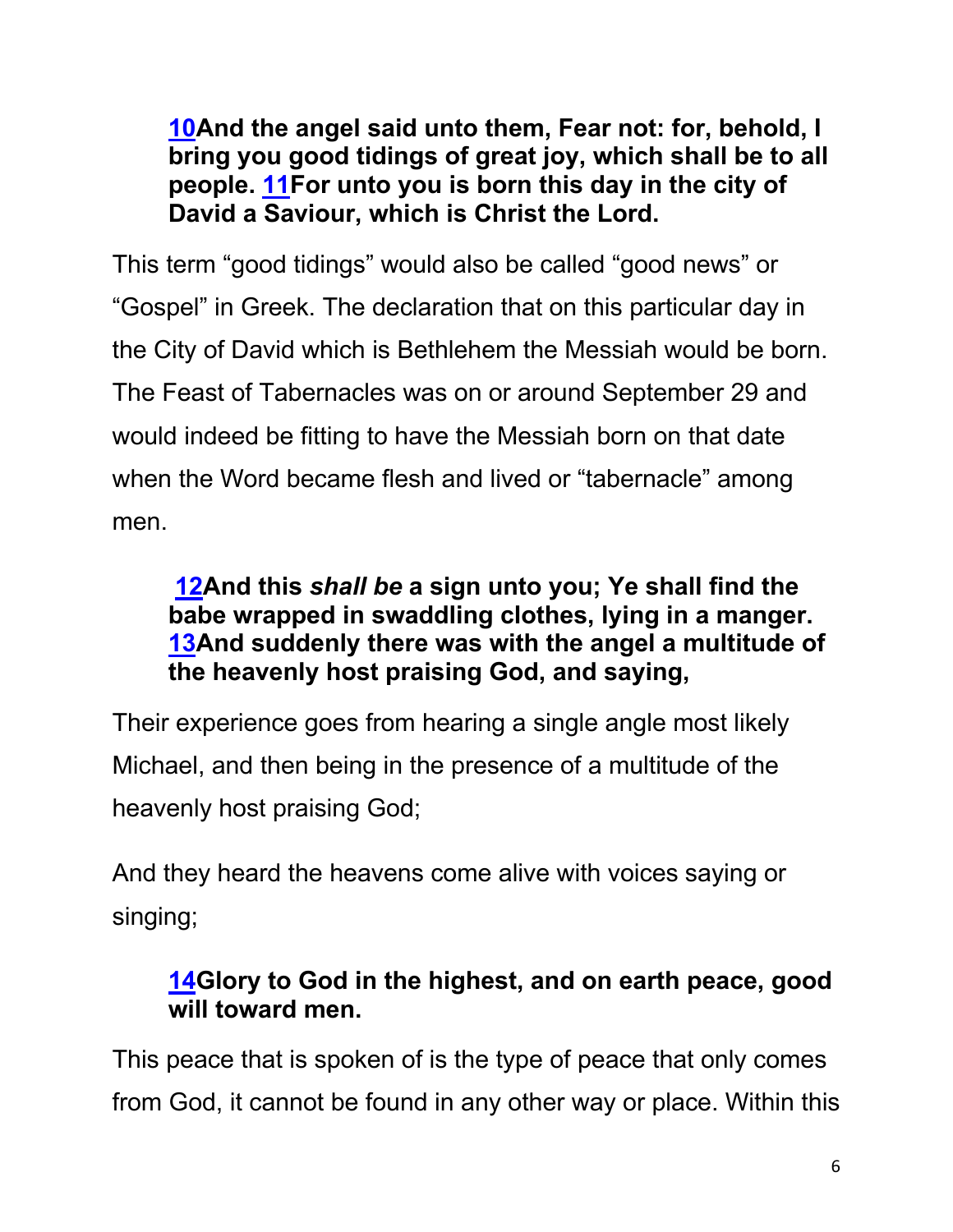peace that came to earth, was also "good will toward men". That statement is intended to all of mankind. The gift that was born this night was going to be the ultimate gift to all mankind, not just the Hebrew nation. Jesus came to Israel, but all along God and Jesus knew that to fulfil the promise to Abraham and Isaac it would have to include the entire world that this free gift was sent.

**15And it came to pass, as the angels were gone away from them into heaven, the shepherds said one to another, Let us now go even unto Bethlehem, and see this thing which is come to pass, which the Lord hath made known unto us.**

The declaration was truly beyond belief; all of Israel would be familiar with prophesy that said God would send a savior and again they were looking for Messiah King; One who would rule over them and remove the burden of Rome.

These shepherds were looking for proof to verify what they had heard. We would probably all be the same way. When we hear something extraordinary, we always look for verification or we should in todays news economy.

The shepherds found what had been told them, but it would take 30 years for the event to mature to where Jesus would become the savior of Israel and several more years before He would become savior of the gentile nations; Us.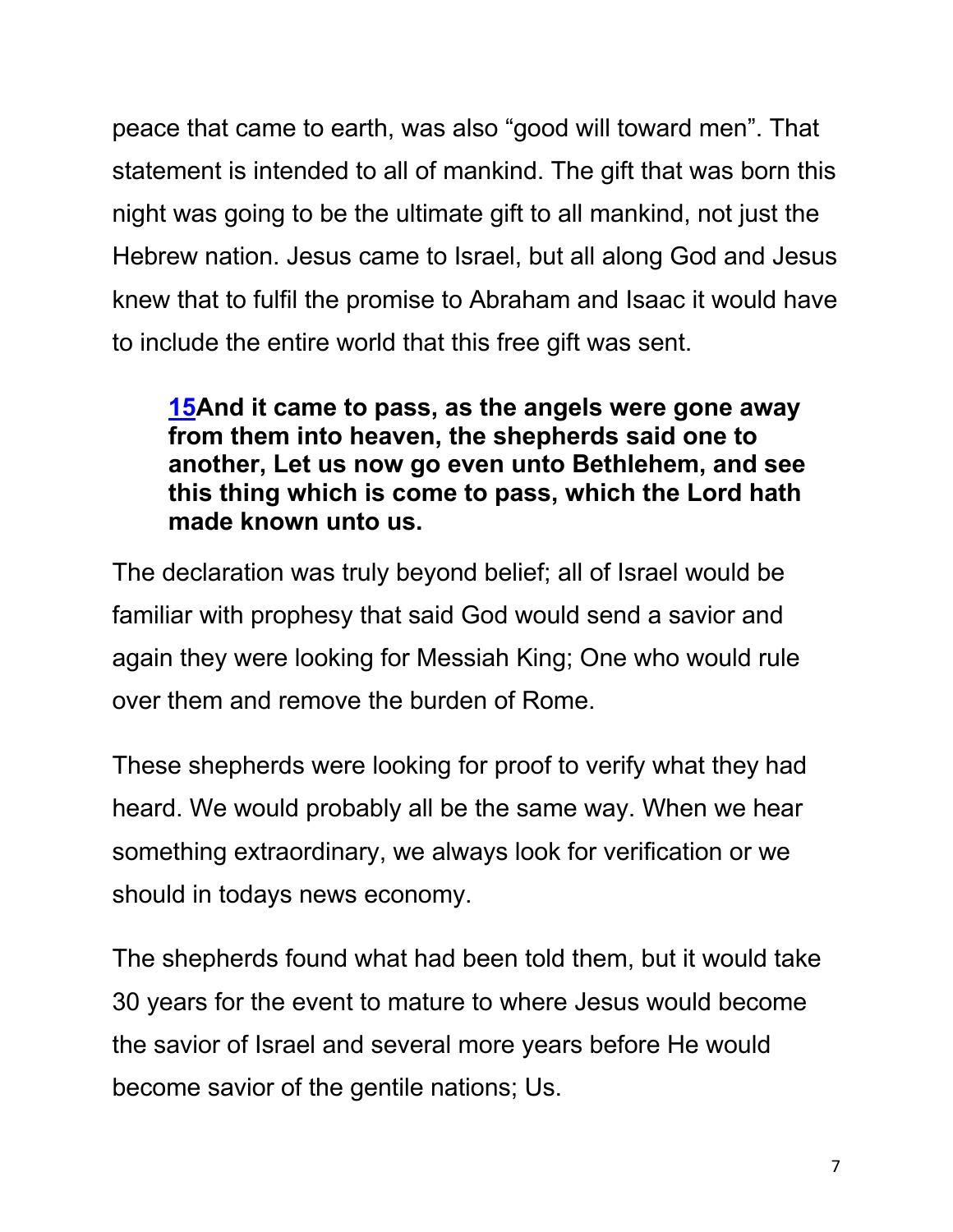**16And they came with haste, and found Mary, and Joseph, and the babe lying in a manger. 17And when they had seen** *it***, they made known abroad the saying which was told them concerning this child. 18And all they that heard** *it* **wondered at those things which were told them by the shepherds.**

News has always had a way of traveling fast and even in these

circumstances' news would make it across Israel in short order.

### **19But Mary kept all these things, and pondered** *them* **in her heart. 20And the shepherds returned, glorifying and praising God for all the things that they had heard and seen, as it was told unto them.**

It seems that this entire event was a learning process for Mary, Joseph and anyone else involved. The reason I say that is in the verse it indicates that everyone was "pondering or wondering" about these things.

#### *18And all they that heard it wondered at those things which were told them by the shepherds. 19But Mary kept all these things, and pondered them in her heart.*

That would indicate everything they were seeing hearing and learning was in some way connected to prophesies that they had learned in their youth. Even though Mary and Joseph had been told exactly who she was going to give birth to; prophesies did not give great detail as to the events and life of the Messiah growing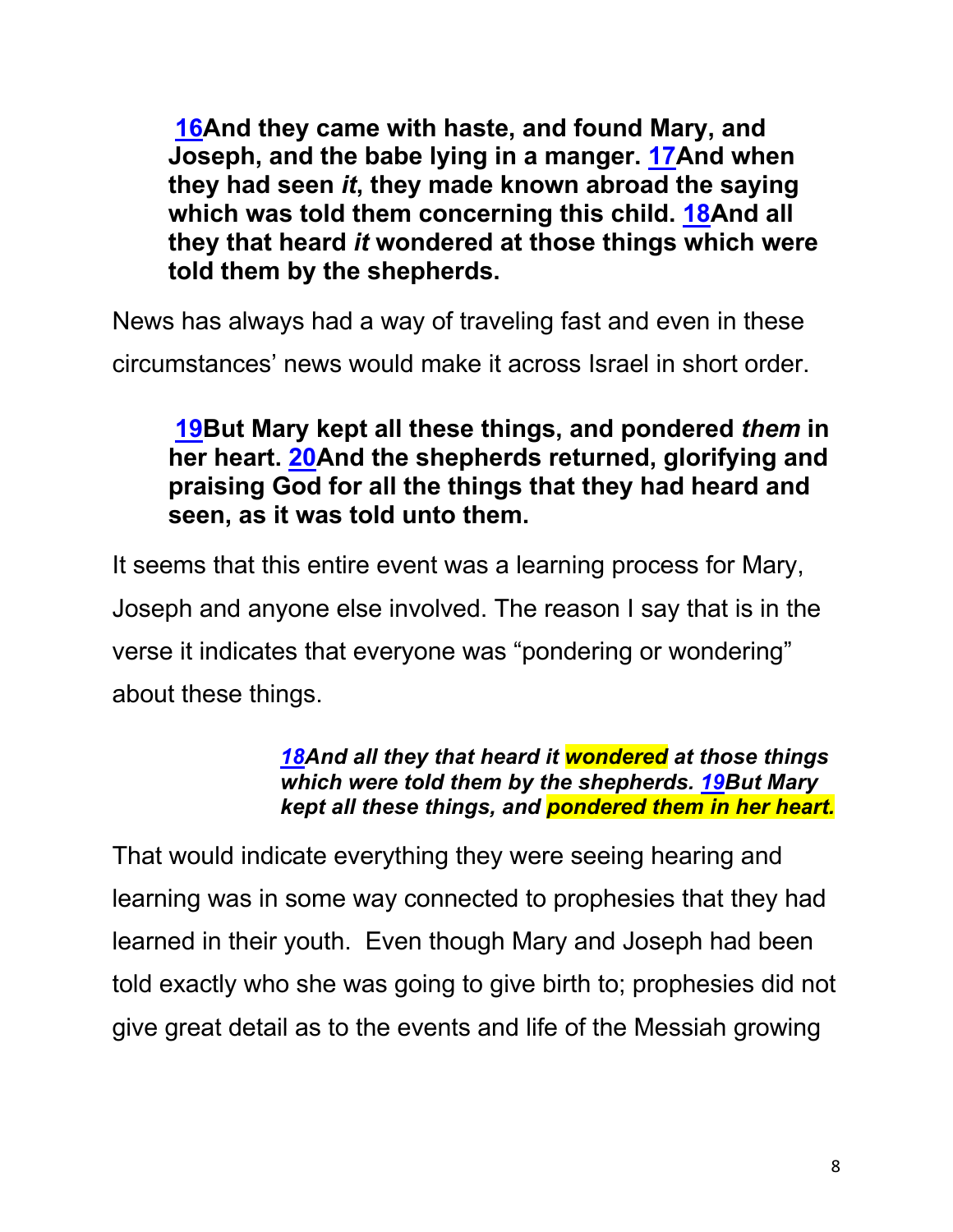up. Each new revelation of reality of living life with the Messiah as their child was not on some road map or prophecy given them.

Like with our own children, as parents you are not given an instruction manual with each new child. And each child is a one of a kind, with their own likes and dislikes. Joseph and Mary were faced with bringing up Jesus in the way that He should go…. just as God had instructed each of us as parents, aunts uncles, grandparents.

> *Proverbs 22:6 Train up a child in the way he should go: and when he is old, he will not depart from it.*

**Jesus Presented at the Temple**

**21And when eight days were accomplished for the circumcising of the child, his name was called JESUS, which was so named of the angel before he was conceived in the womb.**

In the Hebrew tong it would actually be Joshua. Joshua was his name and Christ was His Title.

Strong's Concordance;

*Transliteration: Christos Phonetic Spelling: (khris-tos') Definition: the Anointed One, Messiah, Christ Usage: Anointed One; the Messiah, the Christ.*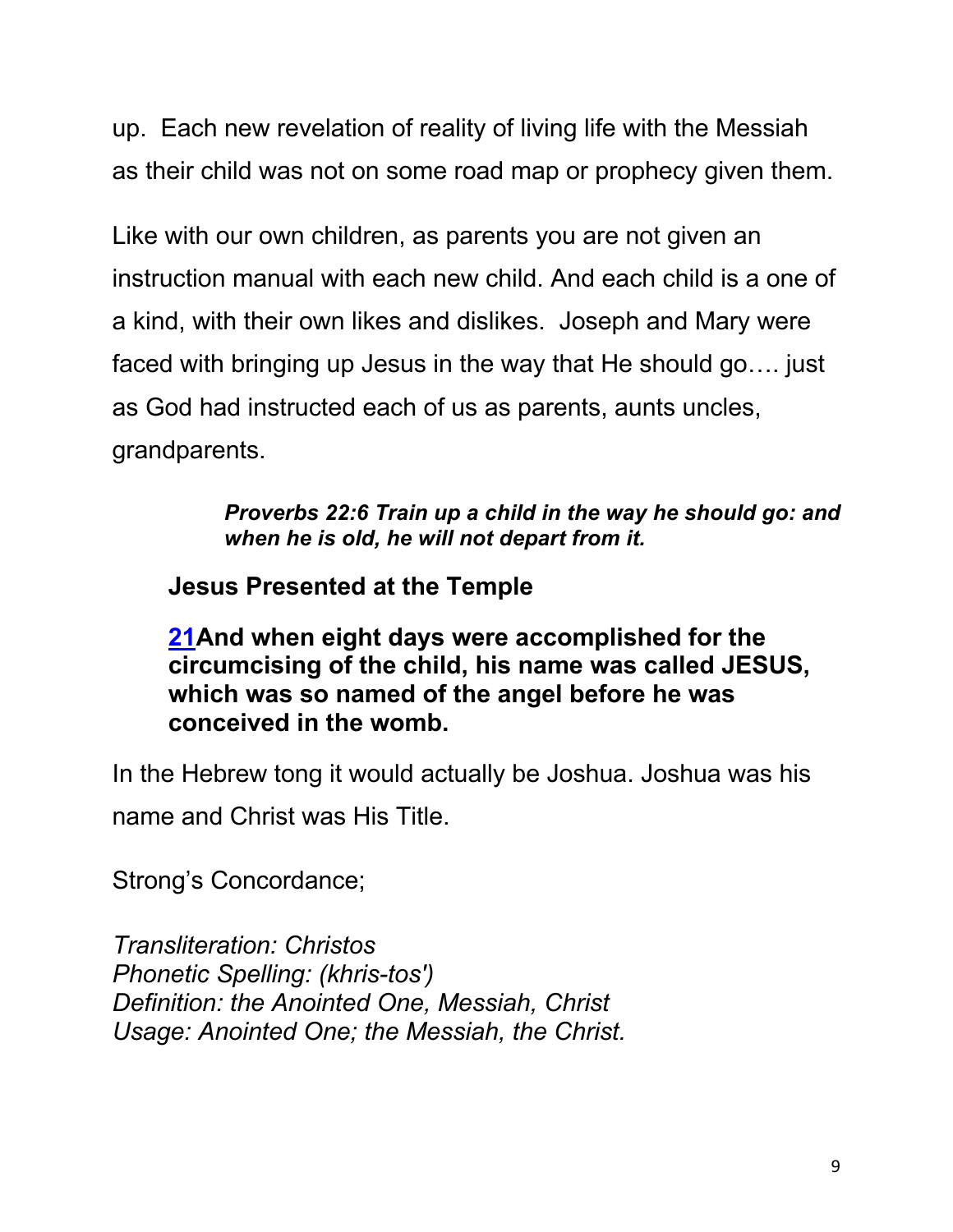**22And when the days of her purification according to the law of Moses were accomplished, they brought him to Jerusalem, to present** *him* **to the Lord; 23(As it is written in the law of the Lord, Every male that openeth the womb shall be called holy to the Lord;) 24And to offer a sacrifice according to that which is said in the law of the Lord, A pair of turtledoves, or two young pigeons.**

The law required a young lamb to be offered, but in God's Grace, He allowed for those without many resources to substitute a pair of turtledoves or two young pigeons as the sacrifice. Joseph and Mary were poor and so they brought a pair of required birds either turtle doves or pigeons for the sacrifice.

Many societies place a high premium on males, perhaps not as much for male chauvinism as has been shoved in our faces during the 20<sup>th</sup> and 21<sup>st</sup> century. God distinctly made males and females different regardless of the current Satanic thrust to blur the lines.

Males were made in such a way that a physical strength was integrated into their Godly design. They were also given a defensive mechanism that would key up during conflict which made them protectors of their families and warriors as the need arose. Women have this same gene but in a more child-oriented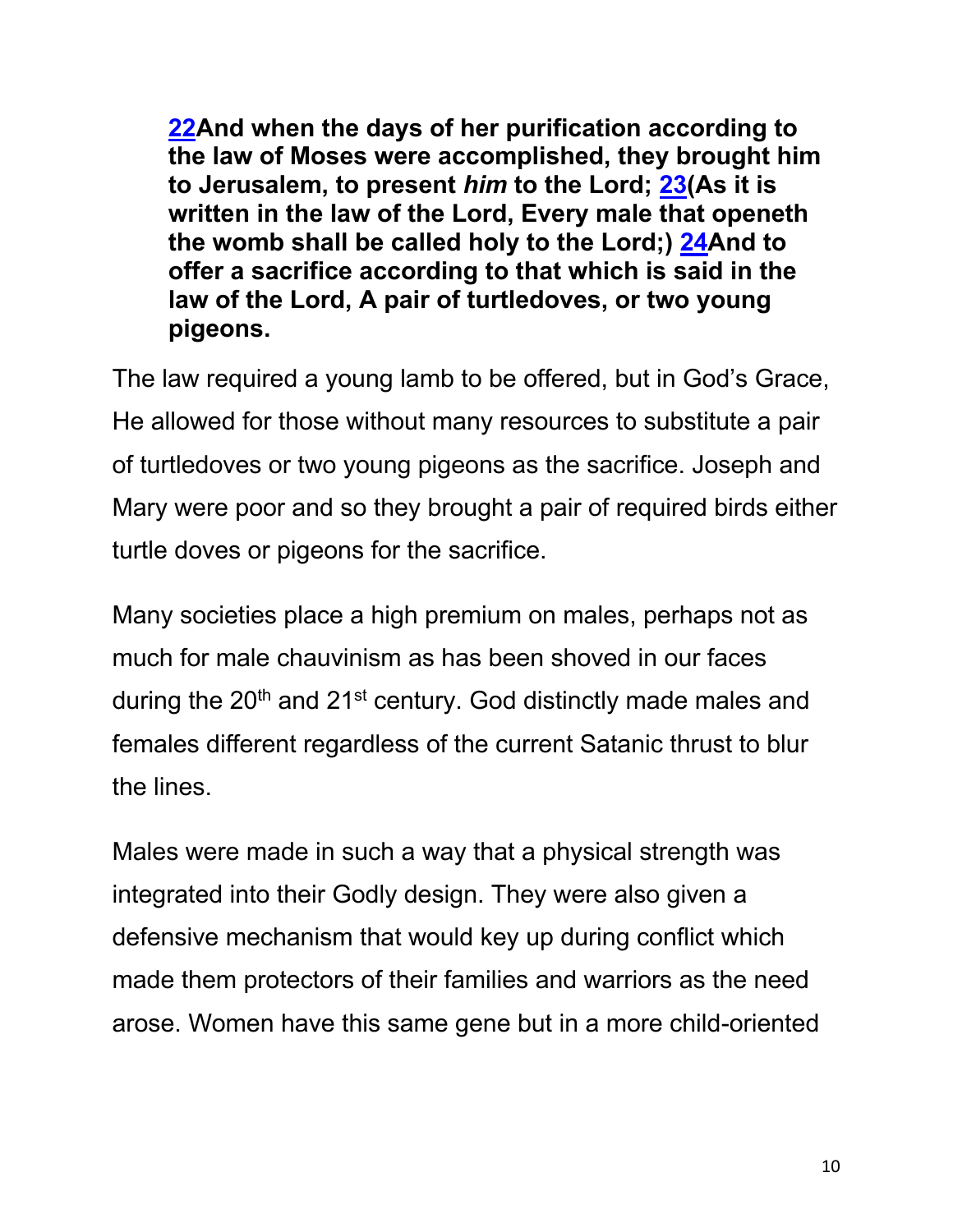way; more specifically to their own children than to a community or nation as man has.

Satan has tried to blur those differences over the span of man's life on earth. Always the same goal, separation from God. God has a plan and Satan is intent on diverting that plan. So, the premium was put on males for a number of reasons including the handing down of the family name has had a preeminence in life on earth. The fact is we cannot survive without both male and female, that is God's plan. Male and female are equal in God's eyes and no other equality measure is needed. They simply serve different roles cast and created by God.

### **The Prophecy of Simeon**

**25And, behold, there was a man in Jerusalem, whose name** *was* **Simeon; and the same man** *was* **just and devout, waiting for the consolation of Israel: and the Holy Ghost was upon him.**

The fourth person in the New Testament to have the Power of the Holy Ghost upon him. Simeon was called "just and devout", not righteous like the Zacharias and Sarah. "Just" is another term that meant that in God's eyes Simeon was fair and equitable in all his dealings with people and God. Devout meant that he followed God without question, so it is difficult to see the difference between "righteous and devout".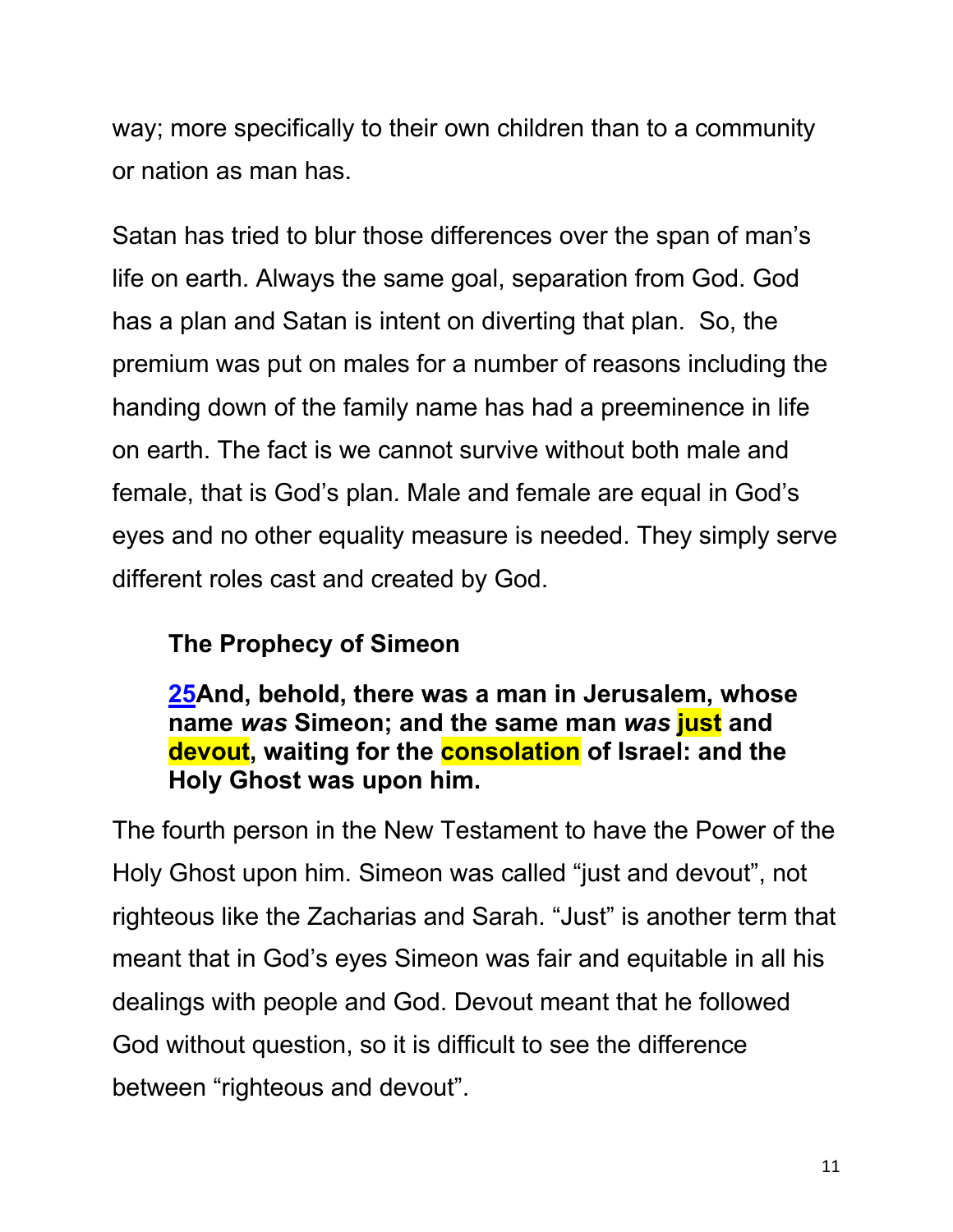The Consolation is another term we use for prize or to console or comfort in times of dispair and mourning. Then in this case both are appropriate; the Prize was going to be the Messiah Christ Jesus, and through that prize Israel would be consoled for their many years of back sliding, if only they will open their eyes and see the Glory God has set before them.

# **26And it was revealed unto him by the Holy Ghost, that he should not see death, before he had seen the Lord's Christ.**

A personal prophesy to a man that had walked justly before God, and undoubtedly a man that had mourned over Israel his entire life. This gift was a special gift to Simeon; to see the face of God in the flesh before he died.

#### **27And he came by the Spirit into the temple: and when the parents brought in the child Jesus, to do for him after the custom of the law, 28Then took he him up in his arms, and blessed God, and said,**

It is not stated otherwise so we can assume that Simeon was assigned the task within the temple "course" to bless young infants and circumcise them before the Lord. Simeon was named after the second son of Jacob, so the blessing of having the Abrahamic covenant fulfilled by a priest named Simeon was of course another part of God's plan.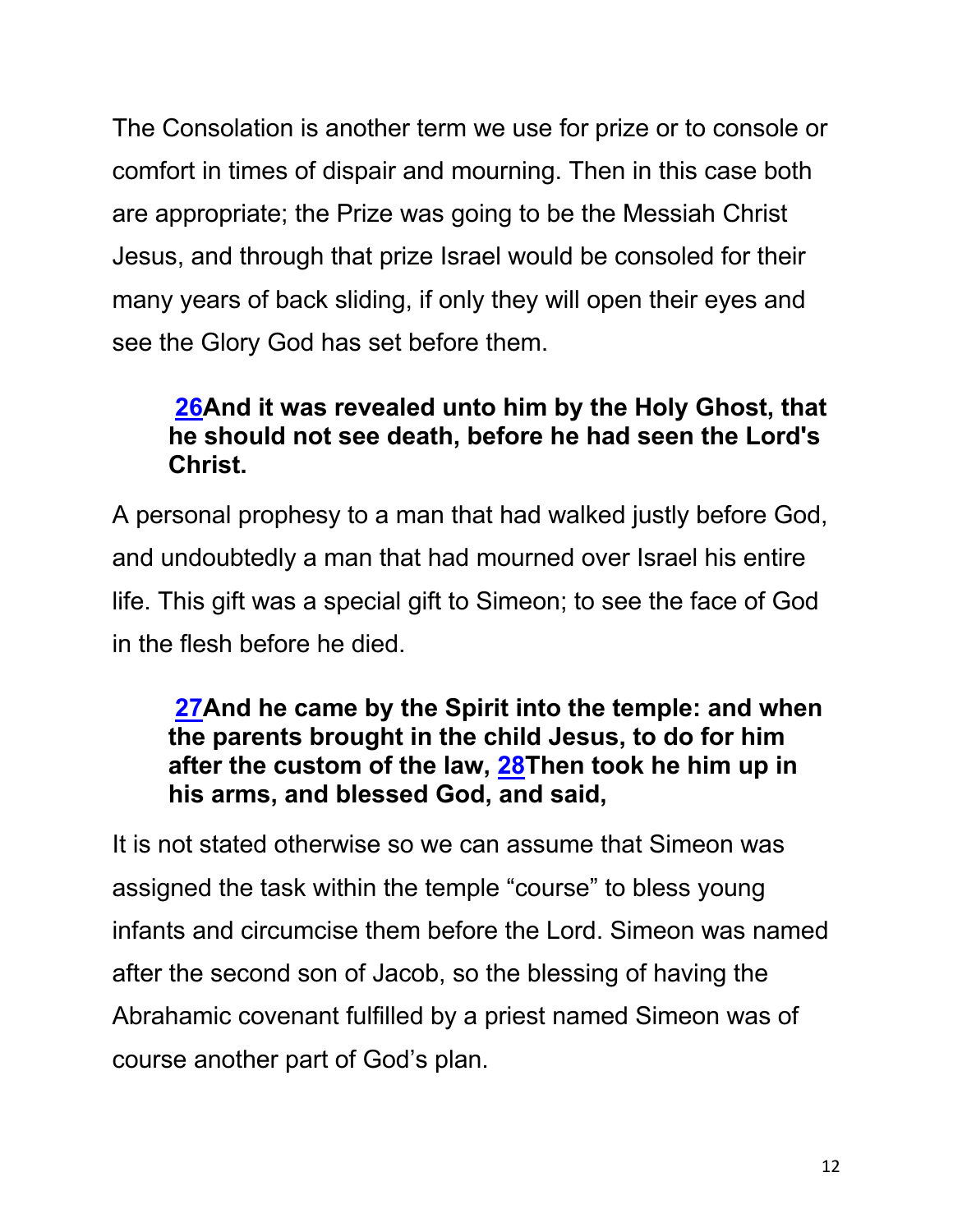**29Lord, now lettest thou thy servant depart in peace, according to thy word:**

**30For mine eyes have seen thy salvation,**

**31Which thou hast prepared before the face of all people;**

# **32A light to lighten the Gentiles, and the glory of thy people Israel.**

This prophesy was obviously from God because Israel would only focus on their redemption, not that of the gentile nations. It was those gentile nations that had brought such pain and suffering upon Israel; albeit self-imposed for their failure within the Law.

Salvation; redemption make it possible for sinners to repent and be saved from their own sin.

A light unto the gentile world, which included everyone outside the Hebrew nation. Here again in verse 31 we see that one word that seems to include everyone: All

# **33And Joseph and his mother marvelled at those things which were spoken of him.**

Mary and her betrothed husband Joseph marvel at the things spoken.

### **34And Simeon blessed them, and said unto Mary his mother, Behold, this** *child* **is set for the fall and rising**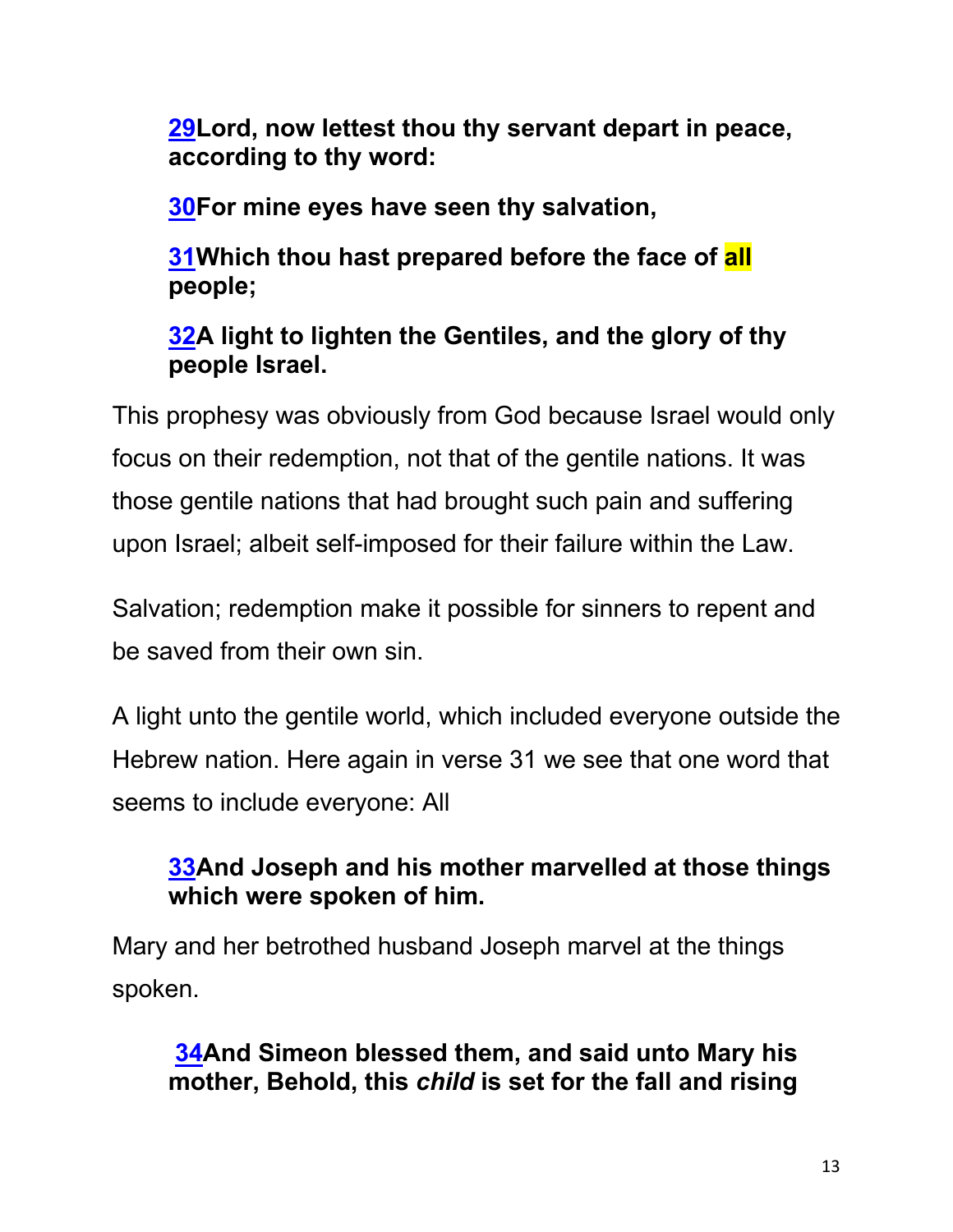### **again of many in Israel; and for a sign which shall be spoken against;**

There were four signs of the Birth of Christ the Messiah;

Isaiah 7:14 the virgin birth, Matthew 2:2 the guiding star, Luke 2:12 the swaddling clothes, and Luke 2:34 the sign of the stumbling stone.

# **35(Yea, a sword shall pierce through thy own soul also,) that the thoughts of many hearts may be revealed.**

Mary was to carry a burden any mother carries at the loss of a child. Even though fathers carry a similar burden at the loss of a child it is peculiar only to the mother as the mother was the protector and safe abode for the baby since conception. Fathers cannot know that depth of connection with our children.

Can you imagine the entire life of Mary from the conception of Jesus until the cross, the pain and anticipation she must have endured, quietly, silently, intensely?

The daily progress of this infant and her understanding of what He had to do, how He would grow up like any other child all the while knowing that His mission was above anything any human being would ever be tasked with.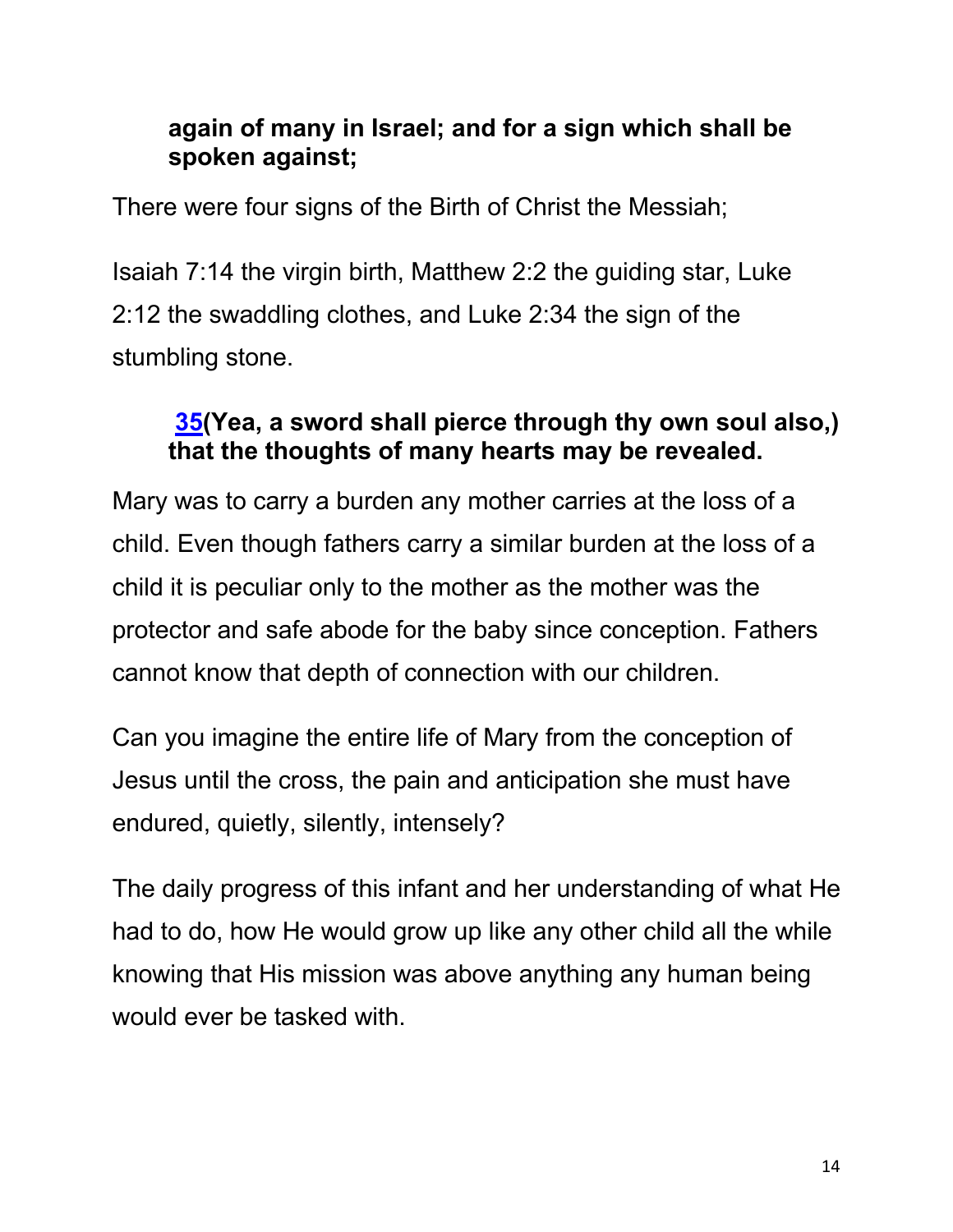Seeing His ministry start and watching the hatred and jealousy start to bloom against her Beloved Son. Seeing Him as He assembled a group of men, mostly known to her, that would become the core of His inner group. Men that would abandon their own lives and lively hoods to follow after her Son. Not fully understanding until the terrible day of His crucifixion the totality of the sacrifice He would have to make. The totality of the sacrifice she would have to make. The sacrifice that God would have to make on behalf of mankind. All of this in a single heart inside a single young girl who would have to endure this all alone in her limited world experience and capacity as a mother to see her Son die to save not only her but all of mankind.

# **The Prophecy of Anna**

#### **36And there was one Anna, a prophetess, the daughter of Phanuel, of the tribe of Aser: she was of a great age, and had lived with an husband seven years from her virginity;**

Anna was a prophetess from the Tribe of Asher, she had been married seven years when she lost her husband. She was highly respected for her work at the temple, likely trimming lamps for the priests around their quarters. It is believed she was probably given a small room near the temple as her abode.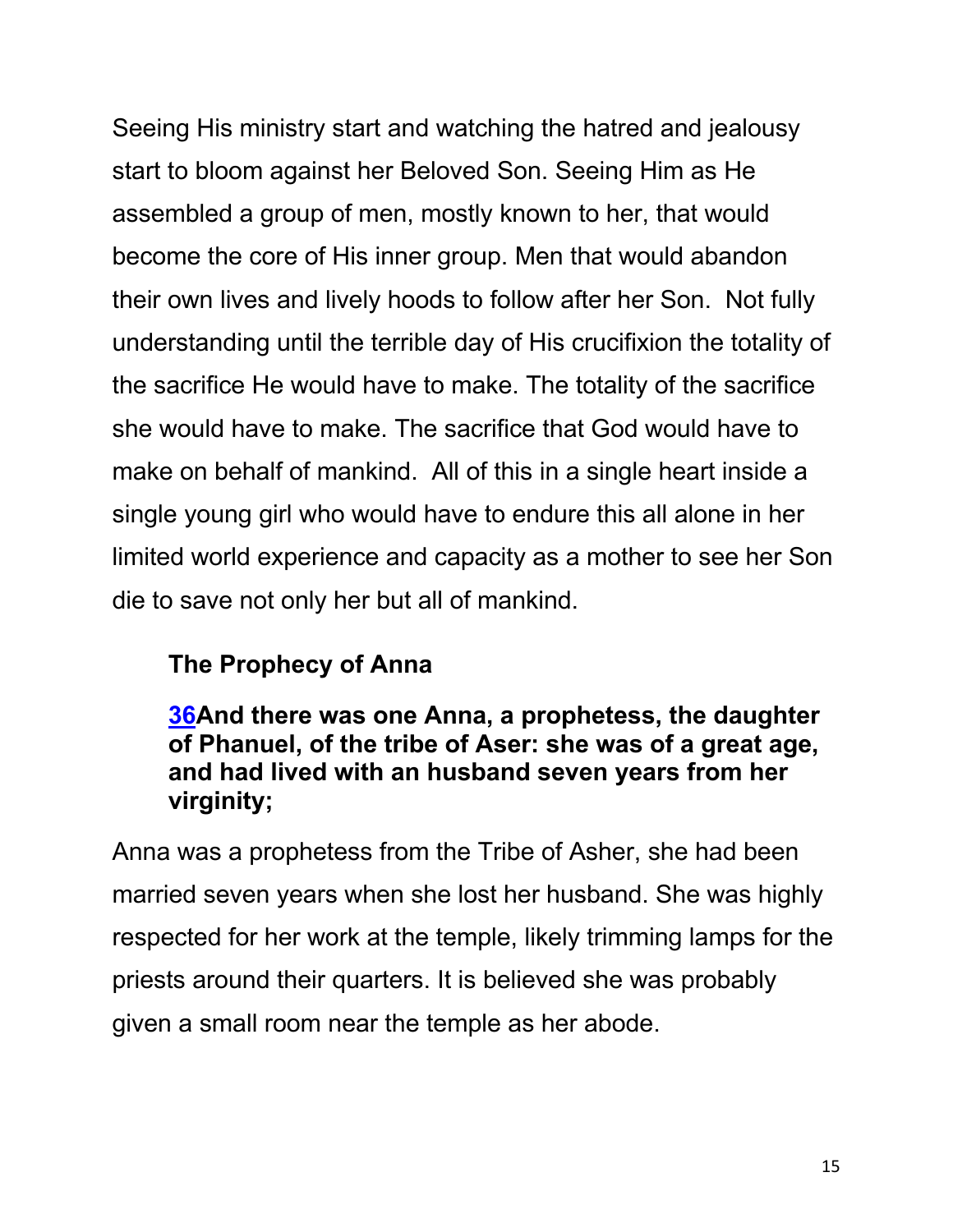Prophetesses were not a normal occurrence; with the list containing perhaps Miriam, Hannah, Deborah, Huldah and a few others.

# **37And she** *was* **a widow of about fourscore and four years, which departed not from the temple, but served**  *God* **with fastings and prayers night and day.**

Since the death of her husband, she spent the next 44 years serving God through her work at the temple, teaching women and caring for whatever the Priests would allow of her or ask her to do.

# **38And she coming in that instant gave thanks likewise unto the Lord, and spake of him to all them that looked for redemption in Jerusalem.**

Jesus was prophesied to be many things to the world, and to God. He would be;

**The King;** Jesus will become fully King at the end of tribulation and the beginning of the Millennial period and span into eternity. He has already been crowned King by God, but to fulfill that role He will establish His Kingdom rule from His Temple in Jerusalem.

He would be;

**The Priest;** Jesus will be the Priest to all mankind from the Millennial period on, He fulfills part of that role now today as He is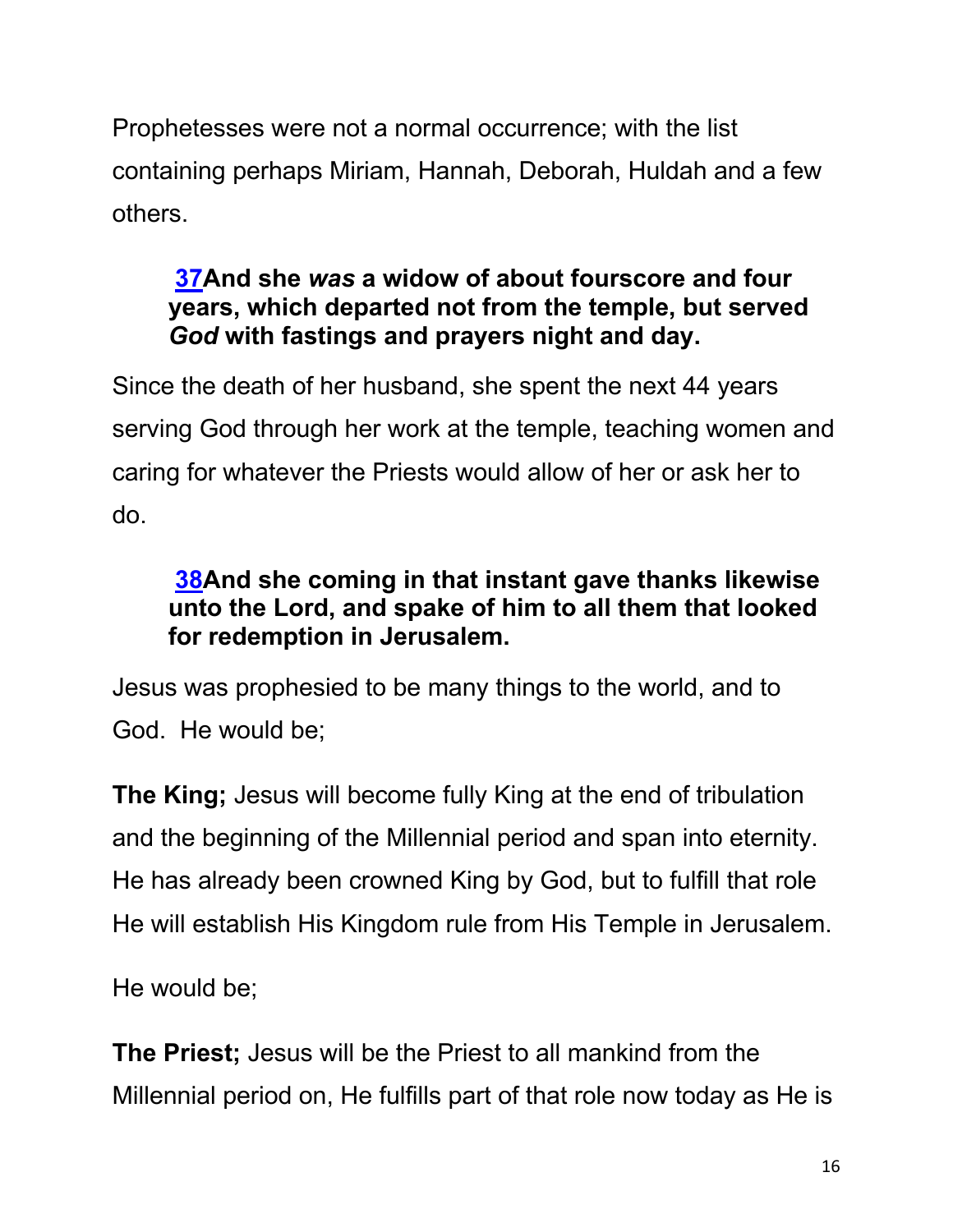our intercessor before God the Father, standing against the rebukes of Satan toward the Saints.

He would be;

**The Prophet;** Jesus was and is the preeminent prophet of Israel, what He spoke is what His Father told Him to speak, so everything Jesus said was prophetic; about His own life and what was to come for the earth, its people and His Church and eternity in His Kingdom.

And He would be;

**The Deliverer/Savior;** Jesus is our Savior and our Deliverer; He has saved us from sin and from eternal death and separation from God. He will continue in that role until the last human comes to Him for Salvation.

### **The Return to Nazareth**

**(Isaiah 61:1-11; Matthew 2:19-23; Matthew 13:53-58; Mark 6:1-6; Luke 4:16-30)**

**39And when they had performed all things according to the law of the Lord, they returned into Galilee, to their own city Nazareth. 40And the child grew, and waxed strong in spirit, filled with wisdom: and the grace of God was upon him.**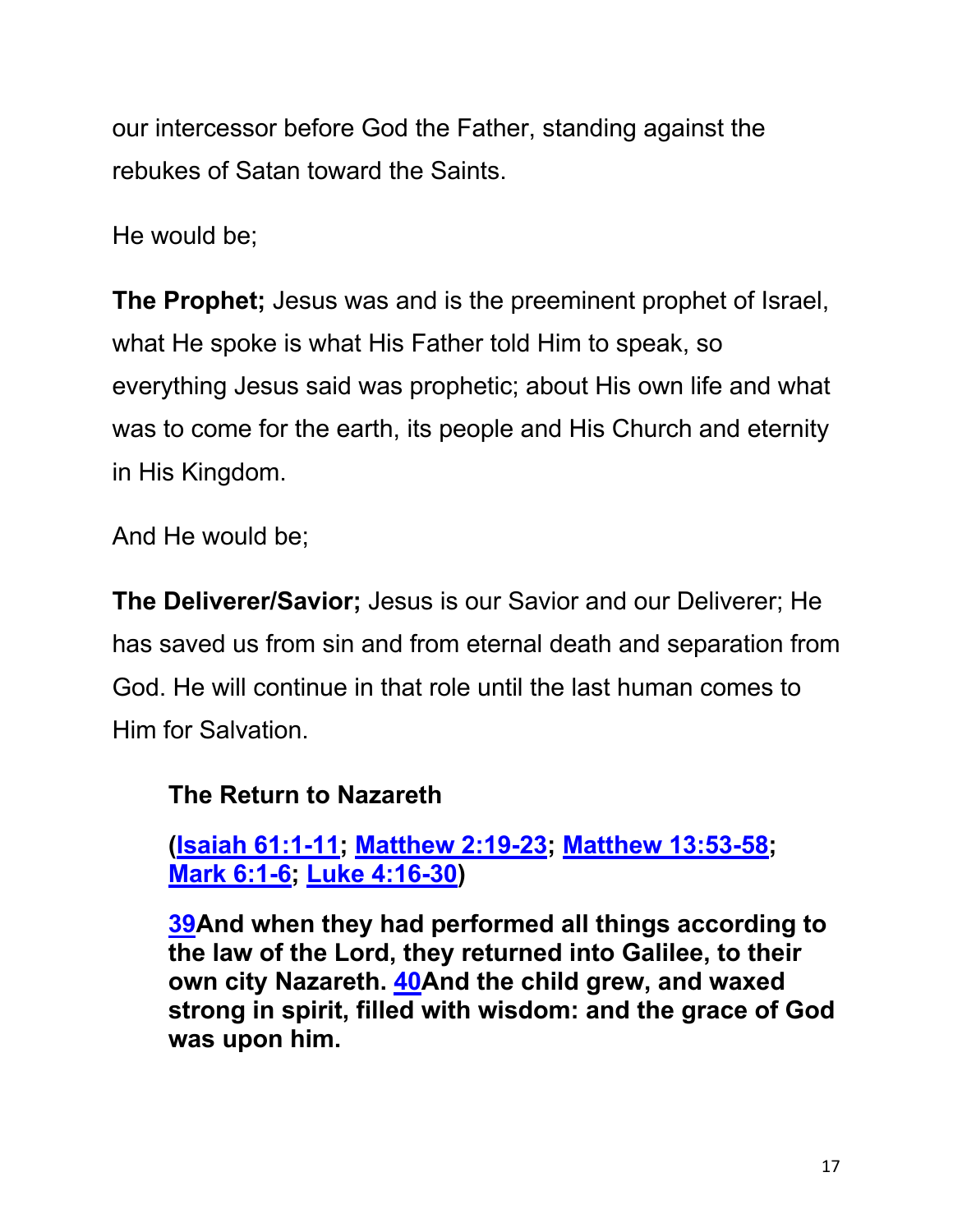Perhaps one of the greatest prophesies in the entire Old

Testament about the coming Savior;

*Isaiah 61: 1The Spirit of the Lord GOD is upon me; because the LORD hath anointed me to preach good tidings unto the meek; he hath sent me to bind up the brokenhearted, to proclaim liberty to the captives, and the opening of the prison to them that are bound;*

*2To proclaim the acceptable year of the LORD, and the day of vengeance of our God; to comfort all that mourn;*

*3To appoint unto them that mourn in Zion, to give unto them beauty for ashes, the oil of joy for mourning, the garment of praise for the spirit of heaviness; that they might be called trees of righteousness, the planting of the LORD, that he might be glorified.*

*4And they shall build the old wastes, they shall raise up the former desolations, and they shall repair the waste cities, the desolations of many generations.*

*5And strangers shall stand and feed your flocks, and the sons of the alien shall be your plowmen and your vinedressers.*

*6But ye shall be named the Priests of the LORD: men shall call you the Ministers of our God: ye shall eat the riches of the Gentiles, and in their glory shall ye boast yourselves.*

*7For your shame ye shall have double; and for confusion they shall rejoice in their portion: therefore in their land they shall possess the double: everlasting joy shall be unto them.*

*8For I the LORD love judgment, I hate robbery for burnt offering; and I will direct their work in truth, and I will make an everlasting covenant with them.*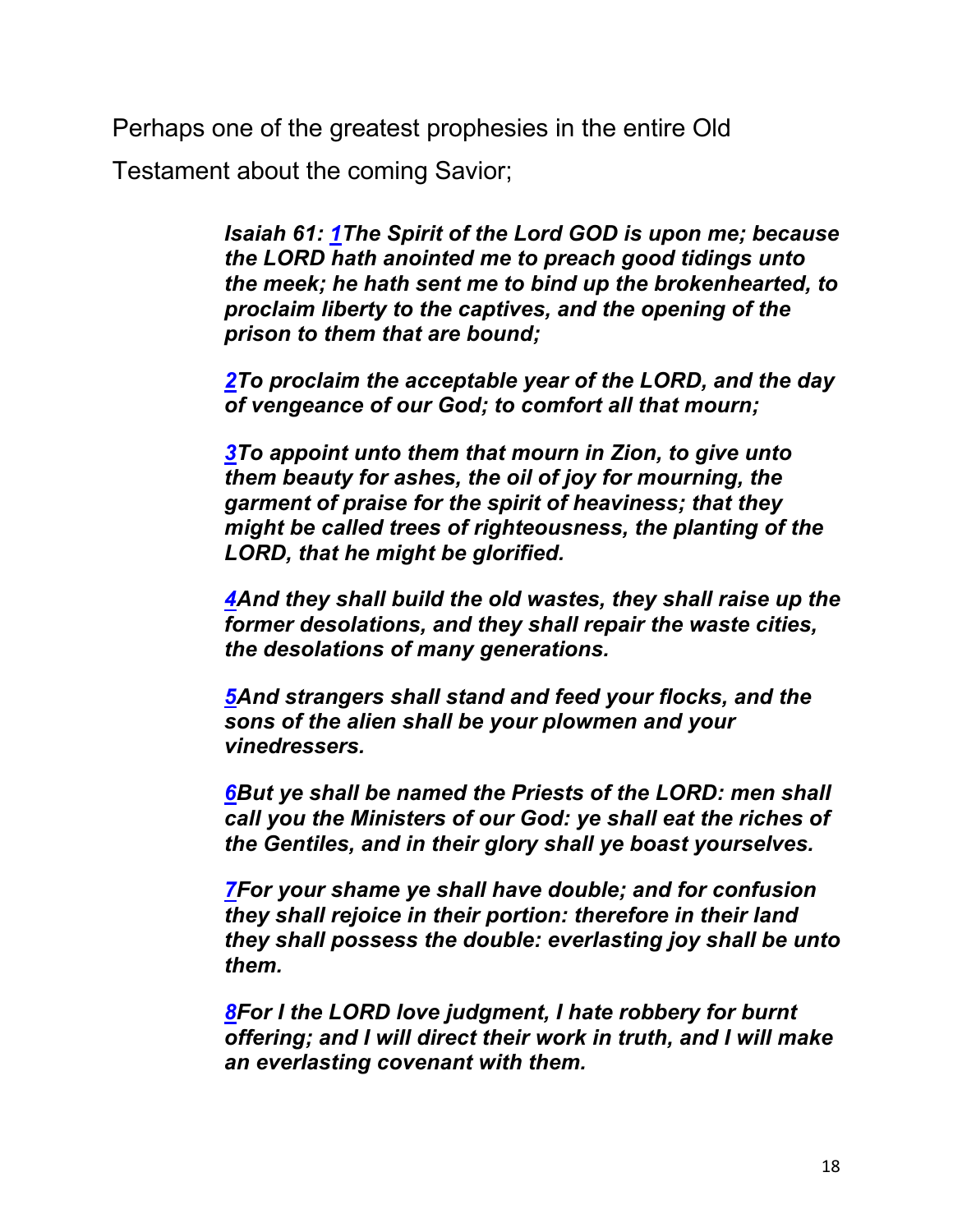*9And their seed shall be known among the Gentiles, and their offspring among the people: all that see them shall acknowledge them, that they are the seed which the LORD hath blessed.*

*10I will greatly rejoice in the LORD, my soul shall be joyful in my God; for he hath clothed me with the garments of salvation, he hath covered me with the robe of righteousness, as a bridegroom decketh himself with ornaments, and as a bride adorneth herself with her jewels.*

*11For as the earth bringeth forth her bud, and as the garden causeth the things that are sown in it to spring forth; so the Lord GOD will cause righteousness and praise to spring forth before all the nations.*

### **The Boy Jesus at the Temple**

#### **41Now his parents went to Jerusalem every year at the feast of the passover.**

Passover is during the month of Nisan, which on the Gregorian calendar is March or April. So, this would have been spring time, that Jesus and his mother and father and siblings\ would have gone to Jerusalem.

#### **42And when he was twelve years old, they went up to Jerusalem after the custom of the feast. 43And when they had fulfilled the days, as they returned, the child Jesus tarried behind in Jerusalem; and Joseph and his mother knew not** *of it***.**

Many people would travel in large family or close friends as they went to festivals. Often times the younger children would hang out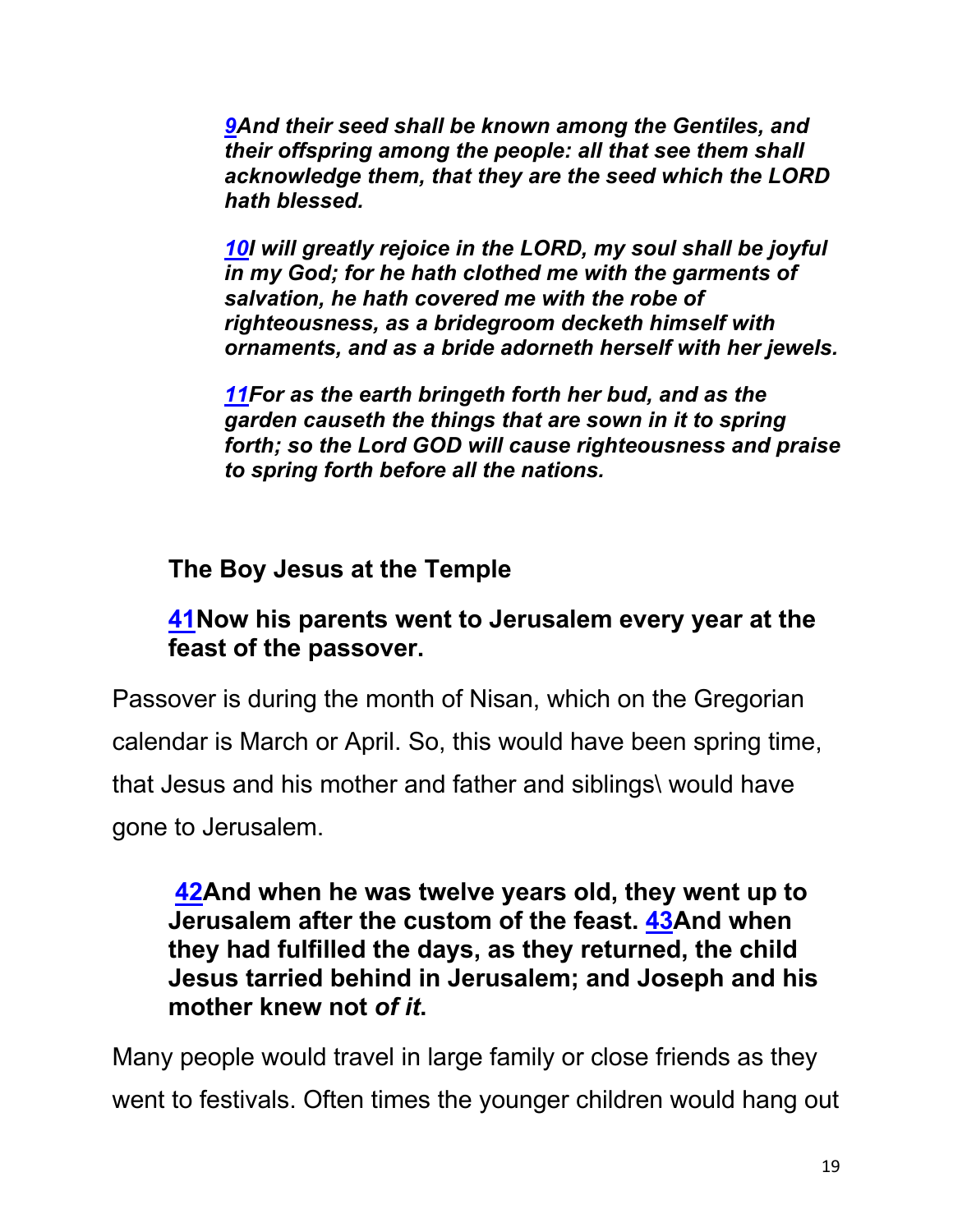together as they traveled, which is the reason for Jesus parents not realizing that he was not with the group.

**44But they, supposing him to have been in the company, went a day's journey; and they sought him among** *their* **kinsfolk and acquaintance. 45And when they found him not, they turned back again to Jerusalem, seeking him.**

When your child is missing it is a terrifying experience.

### **46And it came to pass, that after three days they found him in the temple, sitting in the midst of the doctors, both hearing them, and asking them questions.**

If you search out many commentaries, they will through deduction give a list of the prominent doctors of this time that would have likely been in attendance at one of the three synagogues in the Temple.

This is a quote from Pulpit Commentary:

"In the temple enclosure, says the Talmud, there were three synagogues - one at the gate of the court of the Gentiles, another at the entrance of the court of the Israelites, a third in the south-east part of the inner court: it was in these that the rabbis expounded the Law.

Among the famous doctors, or rabbis, then living and teaching in Jerusalem, were the famous Hillel, then very aged, verging, we are told, on his hundredth year; his almost equally illustrious rival,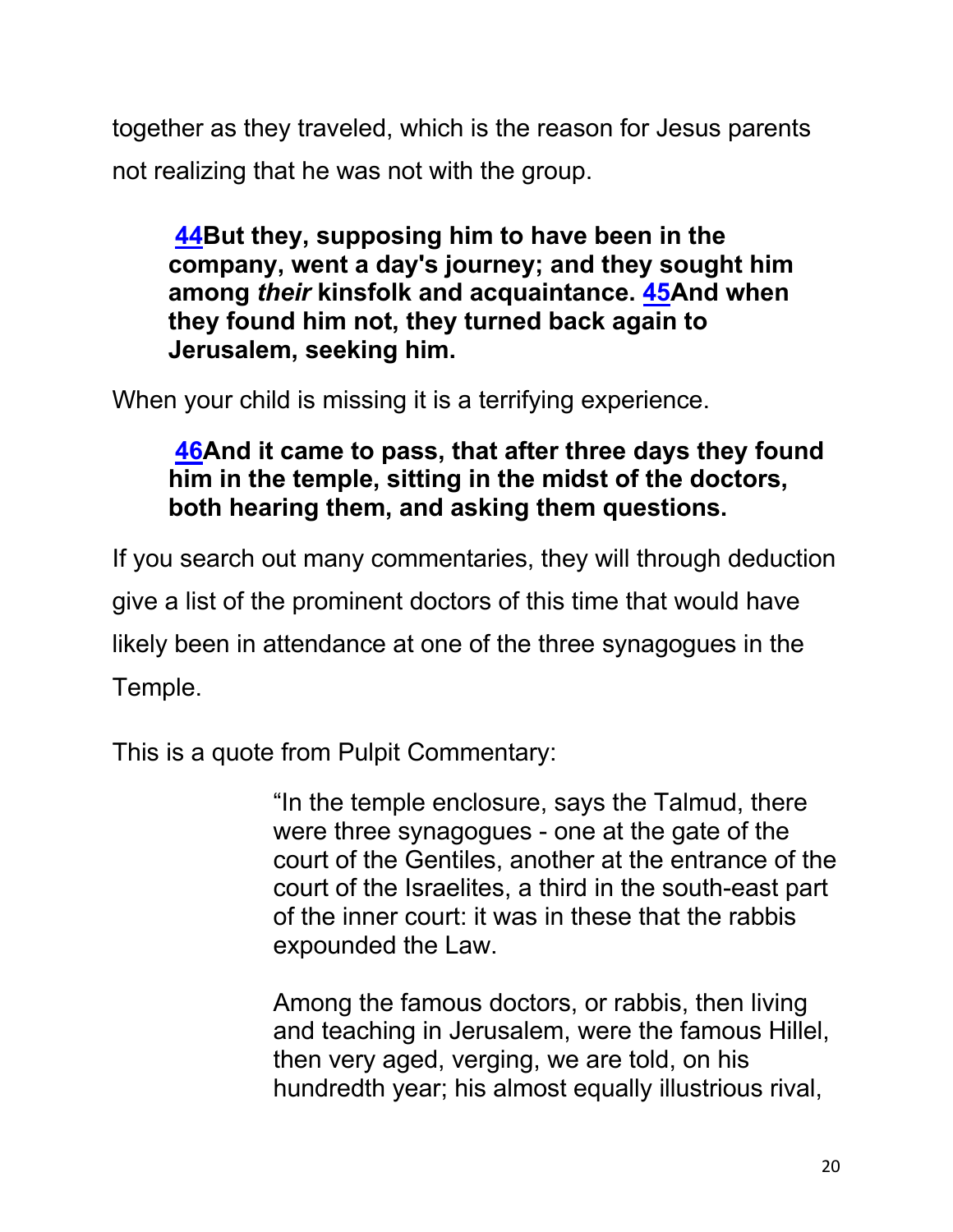Shammai; Gamaliel, the master of Saul of Tarsus; Jonathan, the compiler of the Chaldee Paraphrase of the sacred books; Simeon, the son and successor of Hillel; Nicodemus, who, some years afterwards, came to Jesus by night, and, when the end was come, reverently assisted in laying the King's Son with all honor in his tomb in Joseph of Arimathaea's garden."

#### **47And all that heard him were astonished at his understanding and answers.**

What question that any man would have would challenge the Son of the Most High?

### **48And when they saw him, they were amazed: and his mother said unto him, Son, why hast thou thus dealt with us? behold, thy father and I have sought thee sorrowing.**

It is interesting to consider when would Mary have told Jesus that He was the incarnate Son of God? At this point she refers to Joseph as His father. It is also interesting to note in the King James version that "Son" is capitalized reflecting of course that this is the Son of God that she is speaking to. Even with all that she had been told and seen as a mother she still could not release her Son to be in the care of God; she was still worried like any mother would be.

### **49And he said unto them, How is it that ye sought me? wist ye not that I must be about my Father's business?**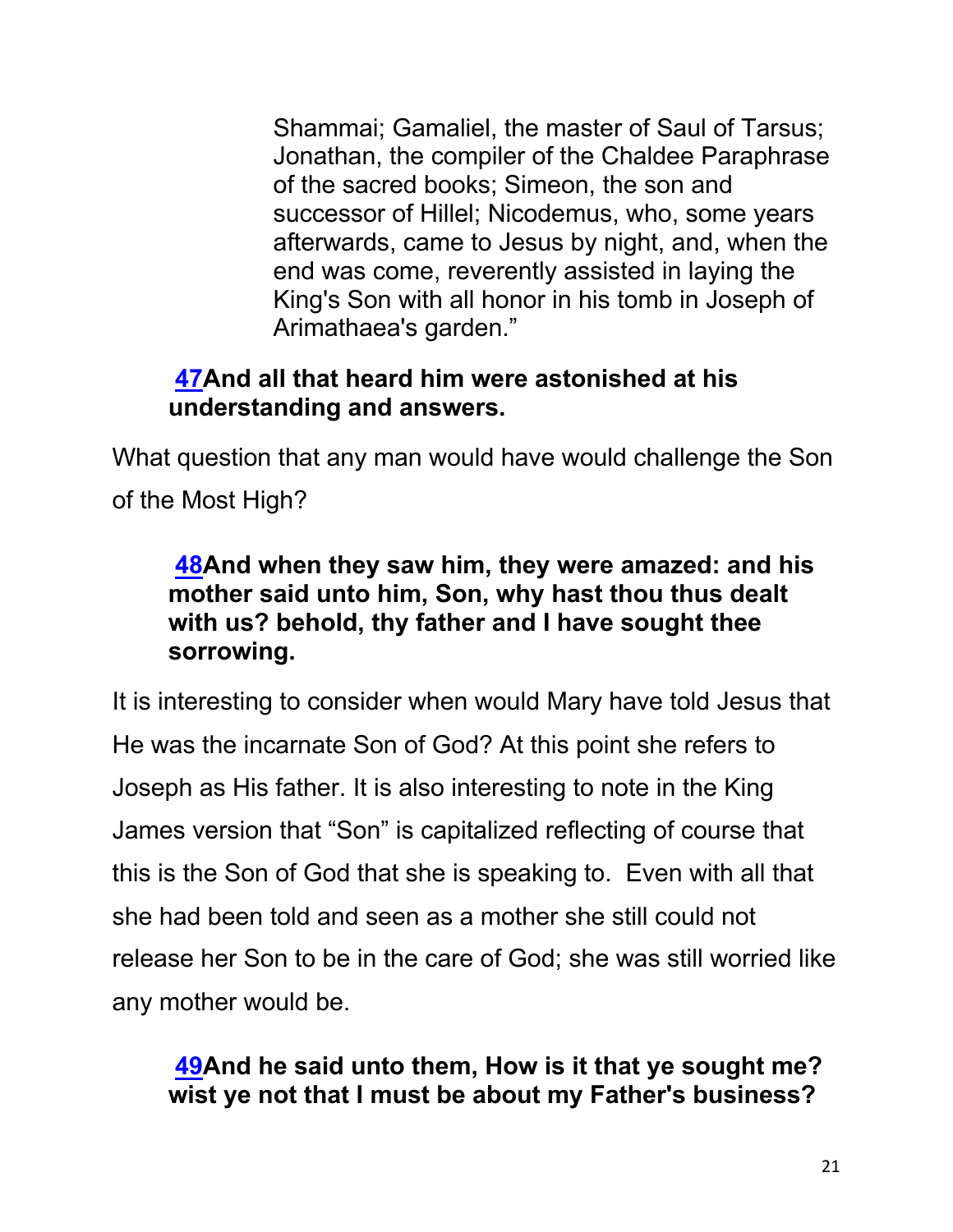Even if Mary had not told her Son the story of His birth, He has figured out who His Father was and was not going to be dissuaded about doing the task His Heavenly Father had given Him.

#### **50And they understood not the saying which he spake unto them.**

That is a challenging verse and most commentators leave it without comment. One wonders if the twelve years since the meeting with Gabriel; had the influence of that meeting waxed cold. The meaning of the verse before this are quite plain as we look at them from 2000 years in the past with all of the information we have to study. Mary and Joseph had spent 12 years raising a son that was not the son of Joseph. Had the years of life dampened the impact of that first meeting with Gabriel? No other signs are shown us during Christ's 12 years of growing up, then all of a sudden here He is in the Temple answering deep questions.

One fact is that between 12 and 13 in the Jewish tradition is when a boy becomes a man and celebrates the Bar Mizpah. This would have been the greatest Bar Mizpah of all times, when the Son of God reaches manhood. And in that time, He begins His ministry, first with the religious leaders but within the next ten years with